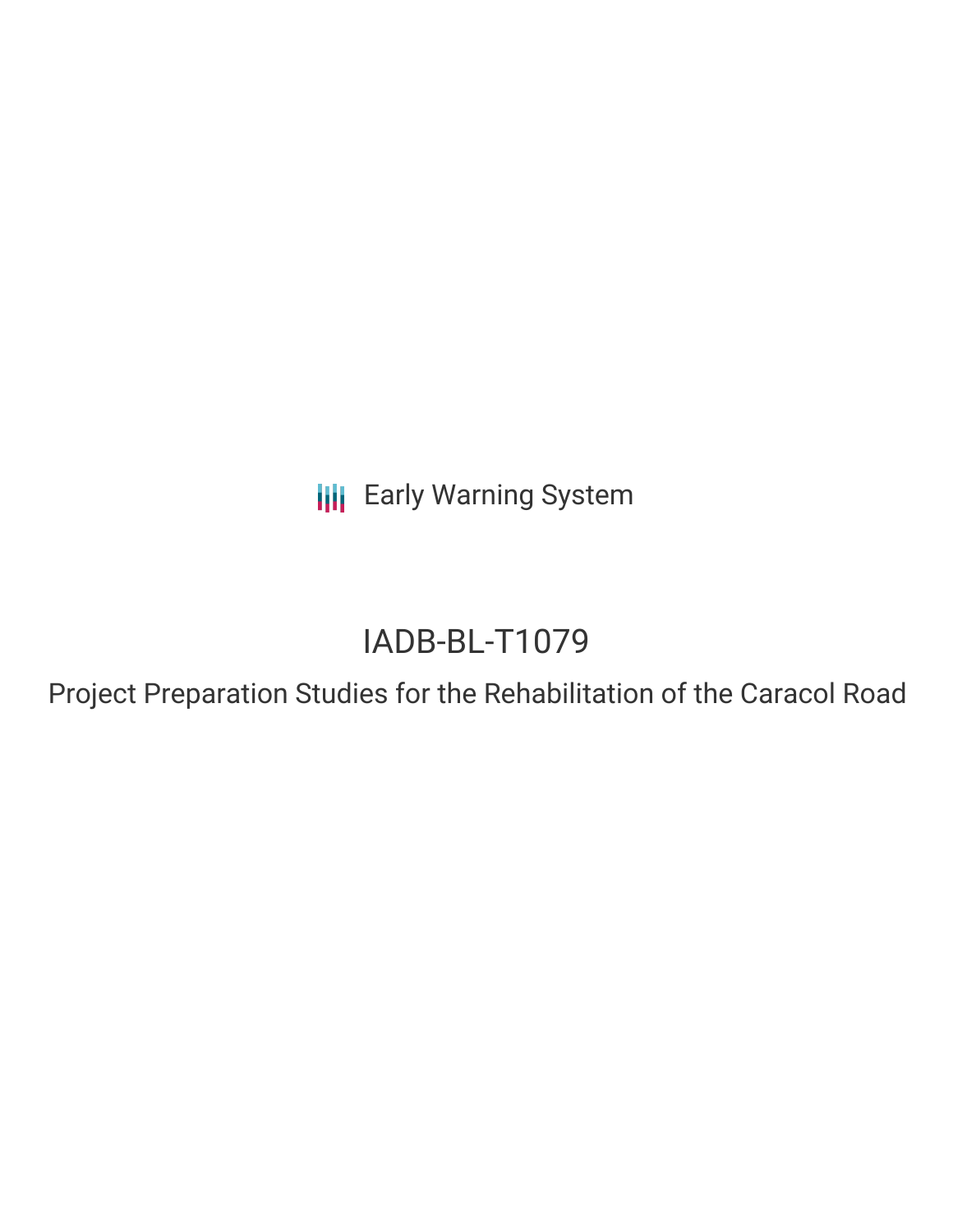

#### **Quick Facts**

| <b>Countries</b>               | <b>Belize</b>                                  |
|--------------------------------|------------------------------------------------|
| <b>Specific Location</b>       | Caracol                                        |
| <b>Financial Institutions</b>  | Inter-American Development Bank (IADB)         |
| <b>Status</b>                  | Active                                         |
| <b>Bank Risk Rating</b>        | B                                              |
| <b>Voting Date</b>             | 2015-11-12                                     |
| <b>Sectors</b>                 | Construction, Technical Cooperation, Transport |
| <b>Investment Type(s)</b>      | Grant                                          |
| <b>Investment Amount (USD)</b> | \$0.30 million                                 |
| <b>Project Cost (USD)</b>      | \$0.38 million                                 |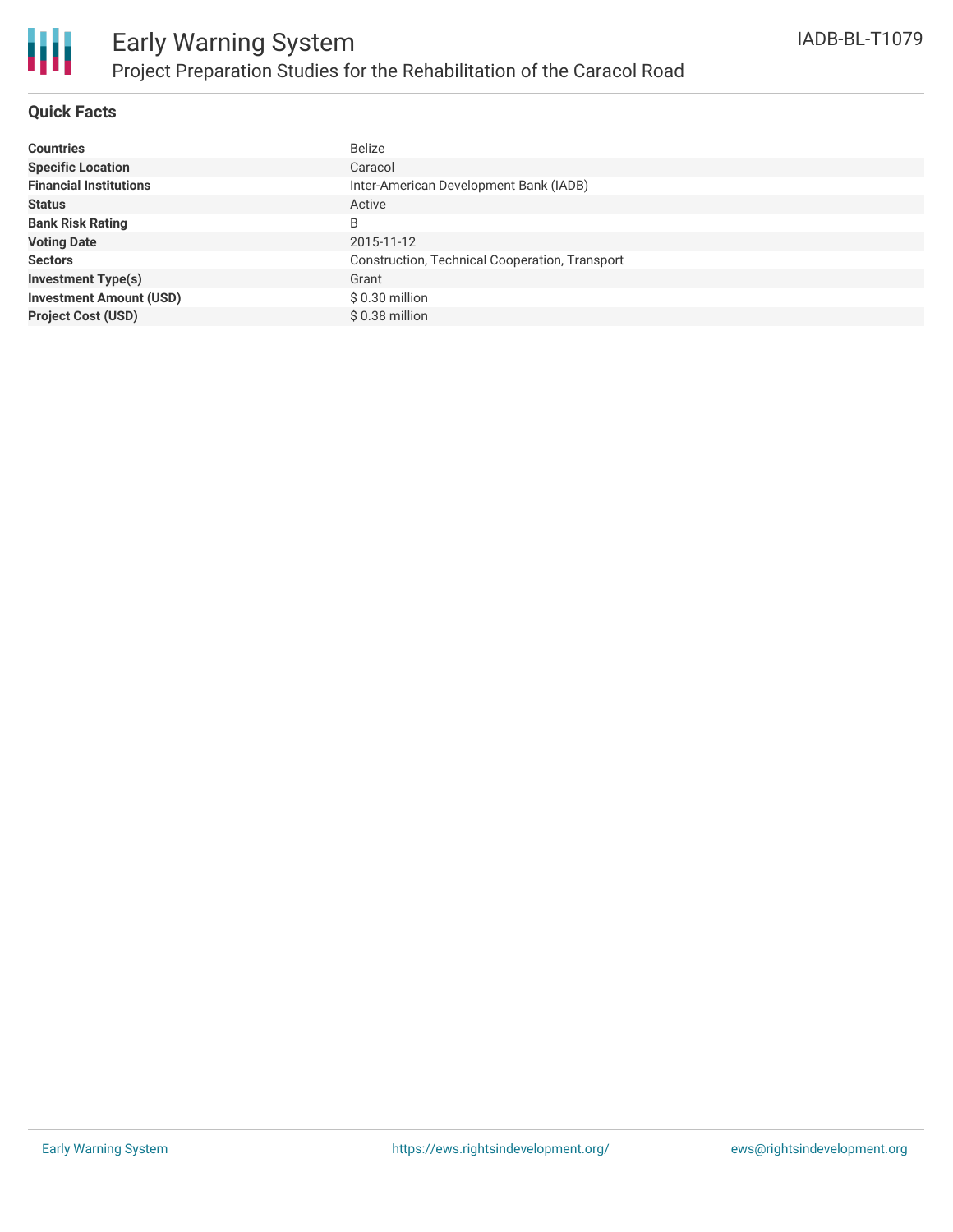

#### **Project Description**

This project funds the preparation of the technical, economic, environmental, and social studies surrounding the Bank's Caracol Road Rehabilitation Project. Specifically, this project will assess the best alternative for the rehabilitation and upgrading of the Caracol Road in the context of the larger Bank project.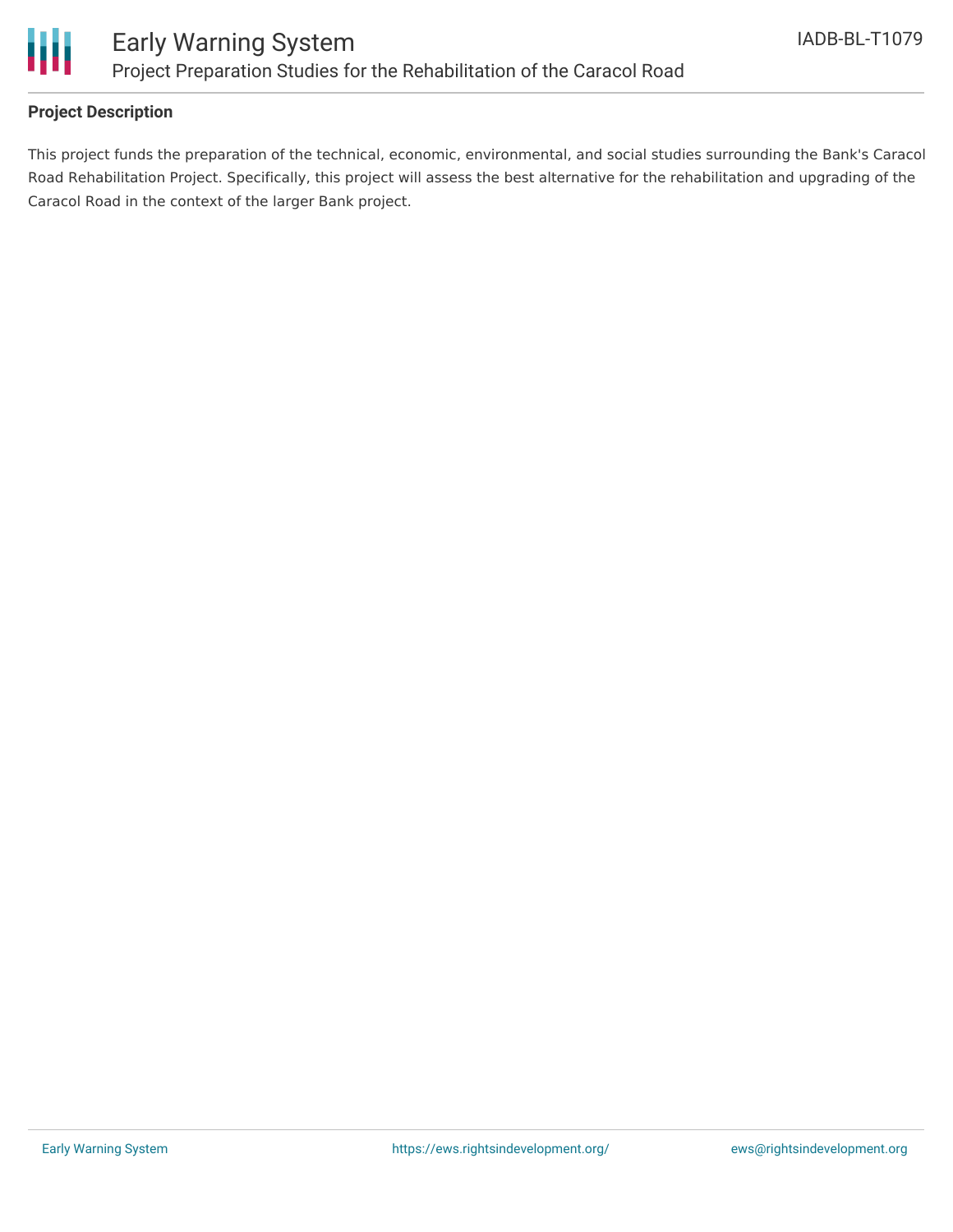

## Early Warning System Project Preparation Studies for the Rehabilitation of the Caracol Road

#### **Investment Description**

• Inter-American Development Bank (IADB)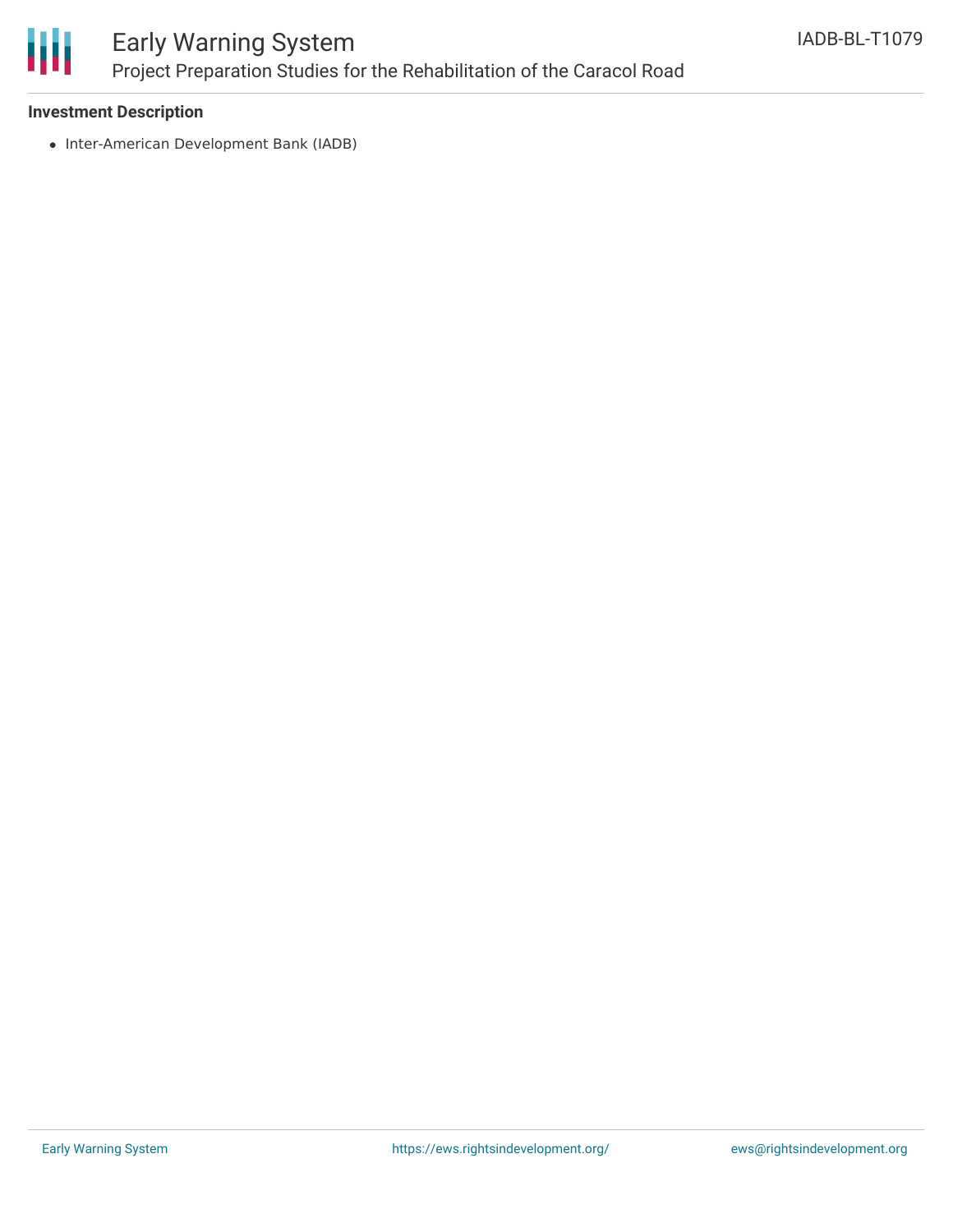

#### **Contact Information**

\*no contact information available\*

#### ACCOUNTABILITY MECHANISM OF IADB

The Independent Consultation and Investigation Mechanism (MICI) is the independent complaint mechanism and fact-finding body for people who have been or are likely to be adversely affected by an Inter-American Development Bank (IDB) or Inter-American Investment Corporation (IIC)-funded project. If you submit a complaint to MICI, they may assist you in addressing the problems you raised through a dispute-resolution process with those implementing the project and/or through an investigation to assess whether the IDB or IIC is following its own policies for preventing or mitigating harm to people or the environment. You can submit a complaint by sending an email to MICI@iadb.org. You can learn more about the MICI and how to file a complaint at http://www.iadb.org/en/mici/mici,1752.html (in English) or http://www.iadb.org/es/mici/mici,1752.html (Spanish).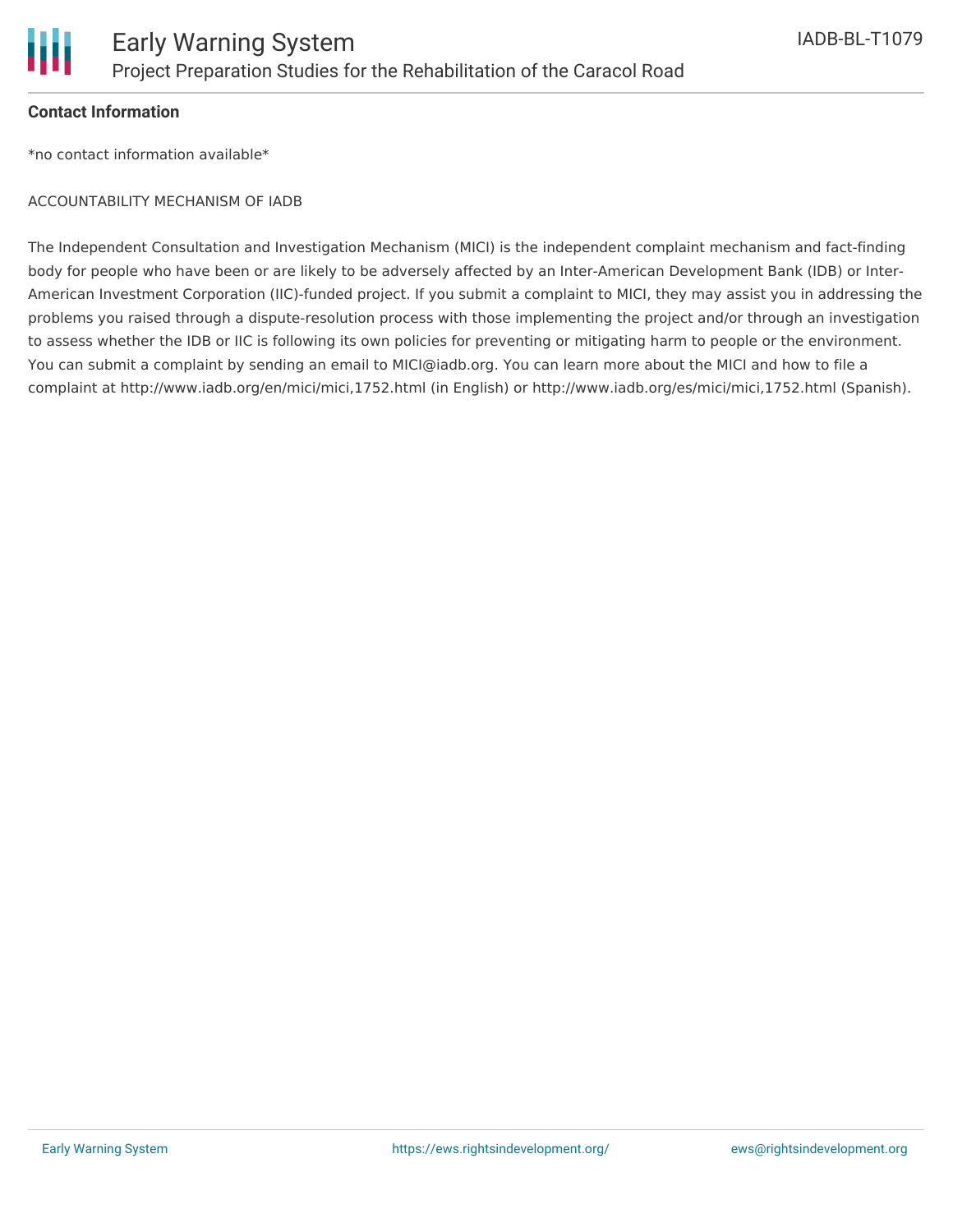

### Early Warning System Project Preparation Studies for the Rehabilitation of the Caracol Road

#### **Bank Documents**

- Agreement Project Preparation Studies for the [Rehabilitation](https://ewsdata.rightsindevelopment.org/files/documents/79/IADB-BL-T1079_Vi6DFnZ.pdf) of the Caracol Road [\[Original](http://www.iadb.org/Document.cfm?id=40374384) Source]
- PIC. BELIZE. Project Preparation Studies for the [Rehabilitation](https://ewsdata.rightsindevelopment.org/files/documents/79/IADB-BL-T1079.pdf) of the Caracol Road (BL-T1072 [\[Original](http://www.iadb.org/Document.cfm?id=39959833) Source]
- Specific [Procurement](https://ewsdata.rightsindevelopment.org/files/documents/79/IADB-BL-T1079_QWGF1ye.pdf) Notices [\[Original](http://idbdocs.iadb.org/wsdocs/getdocument.aspx?docnum=39979065) Source]